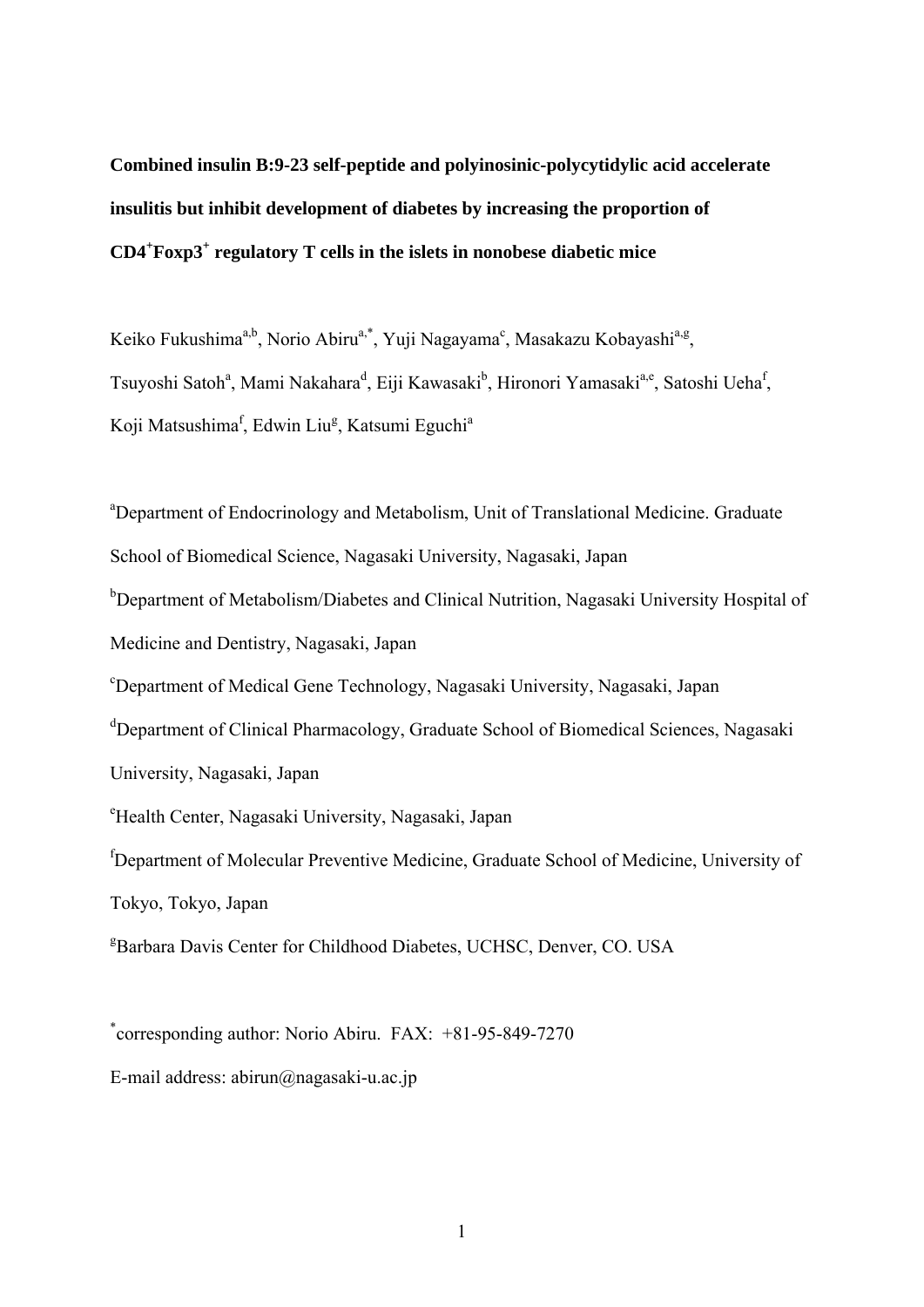## **Abstract**

Insulin peptide B:9-23 is a major autoantigen in type 1 diabetes. Combined treatment with B:9-23 peptide and polyinosinic-polycytidylic acid (poly I:C), but neither alone, induce insulitis in normal BALB/c mice. In contrast, the combined treatment accelerated insulitis, but prevented diabetes in NOD mice. Our immuno-fluorescence study with anti-CD4/anti-Foxp3 revealed that the proportion of Foxp3 positive  $CD4+CD25+$  regulatory T cells (Tregs) was elevated in the islets of NOD mice treated with B:9-23 peptide and poly I:C, as compared to non-treated mice. Depletion of Tregs by anti-CD25 antibody hastened spontaneous development of diabetes in non-treated NOD mice, and abolished the protective effect of the combined treatment and conversely accelerated the onset of diabetes in the treated mice. These results indicate that poly I:C combined with B:9-23 peptide promotes infiltration of both pathogenic T cells and predominantly Tregs into the islets, thereby inhibiting progression from insulitis to overt diabetes in NOD mice.

Key words: insulin, type 1 diabetes, insulitis, nonobese diabetic mouse, CD4<sup>+</sup> T cell, peptide, polyinosinic-polycytidylic acid, regulatory T cell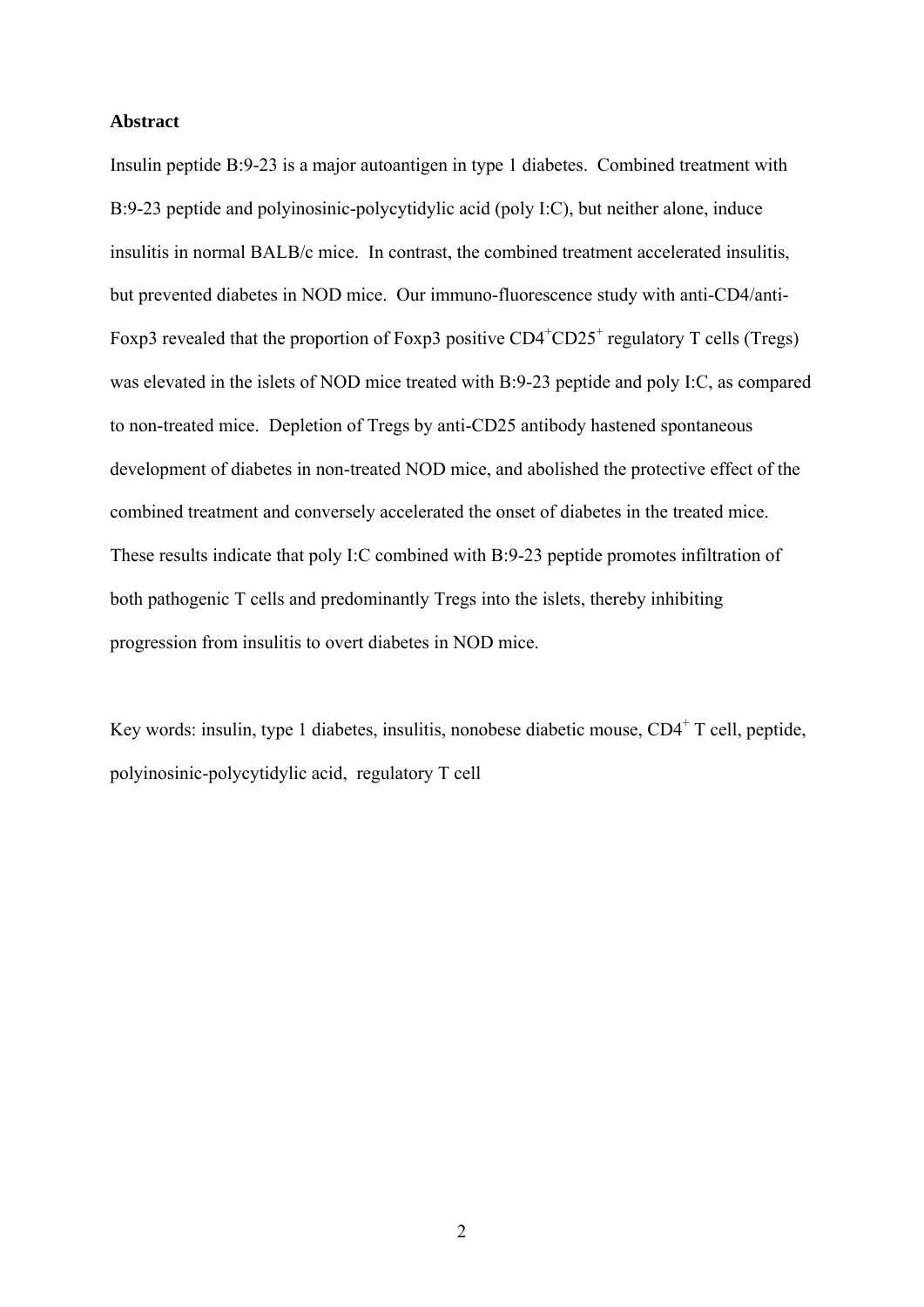## **Introduction**

Type 1 diabetes mellitus is an autoimmune disease that develops when tolerance mechanism(s) fail to control immune responses to islet-specific autoantigens, including insulin, glutamic acid decarboxylase and heat-shock protein [1]. Insulin is an important islet autoantigen in nonobese diabetic (NOD) mice and patients with type 1 diabetes [1]. In NOD mice, insulin-autoreactive  $CD4^+$  and  $CD8^+$  T cells infiltrate islets of mice, and clones of these T cells can transfer diabetes to young recipients [2, 3]. The B chain peptide, B:9-23, has been suggested to be a primary autoantigenic epitope in the pathogenesis of type 1 diabetes in NOD mice [4, 5]. However, of interest, immunization of NOD mice with exogenous B:9-23 peptide prevents diabetes [6].

In contrast to NOD mice, we have recently found that immunization of non-diabetes prone BALB/c mice with B:9-23 peptide readily induces insulin autoantibodies, but not insulitis or diabetes [7], and that simultaneous administration of B:9-23 peptide and polyinosinicpolycytidylic acid (poly I:C, a Toll-like receptor 3 ligand), but not poly I:C alone, induces insulitis. In addition, we have also developed an experimental autoimmune diabetes model in which B:9-23 peptide induces diabetes in transgenic BALB/c mice expressing the costimulatory molecule B7.1 in their islets [8]. Disease induction is accelerated with simultaneous administration of poly I:C in this model. These data indicate that poly I:C appears to promote anti-insulin autoimmunity in BALB/c mice immunized with B:9-23 peptide.

Since the previous report has demonstrated that poly I:C treatment confers significant protection against diabetes in NOD mice [9], we are left with the question of whether combination treatment of NOD mice with B:9-23 peptide and poly I:C would promote or prevent diabetes. We here first showed that treatment with B:9-23 peptide and poly I:C unexpectedly (or surprisingly) accelerated insulitis, but prevented diabetes in young NOD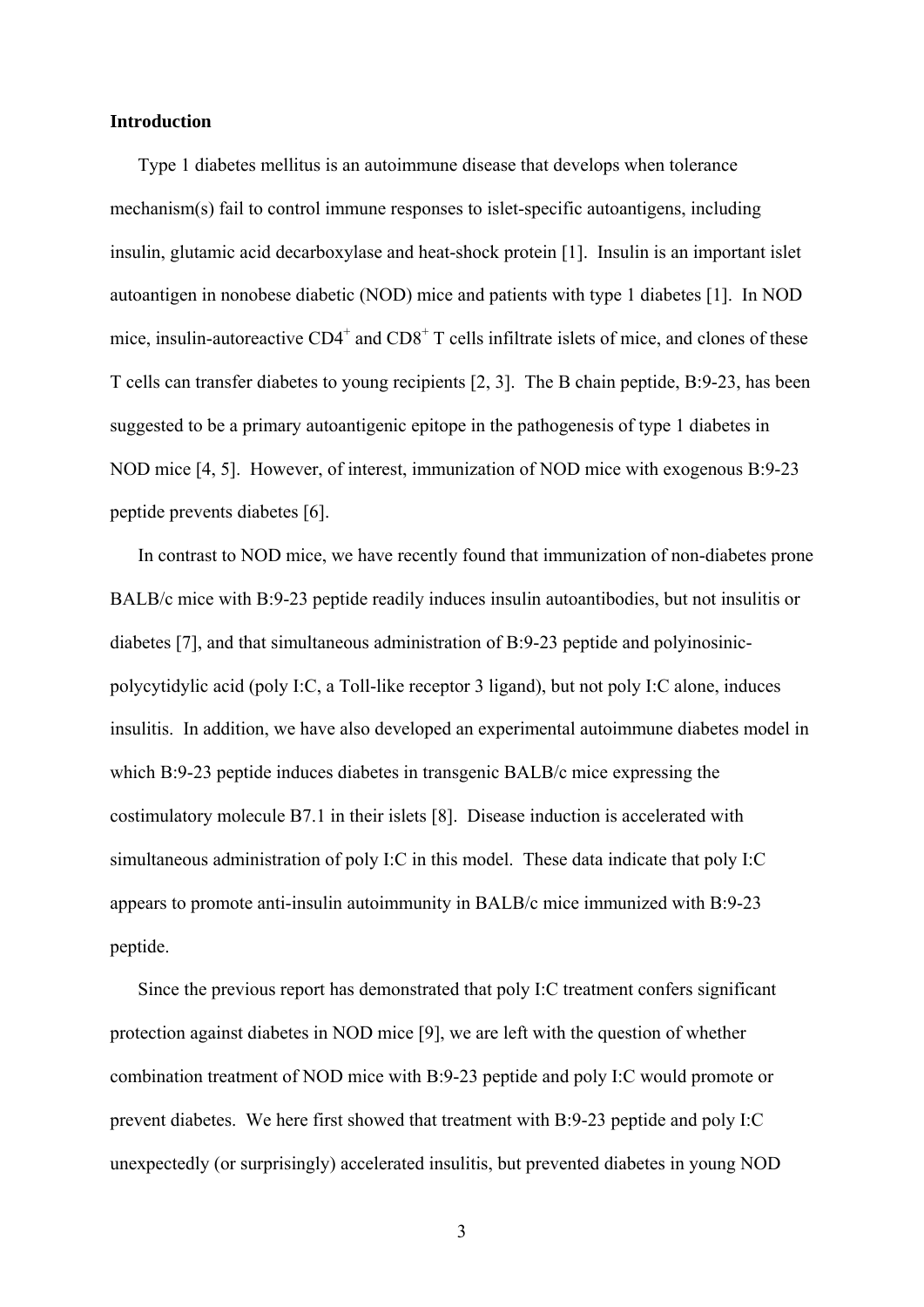mice. We first thought that  $TGF-\beta$  might mediate diabetes protection despite acceleration of insulitis, because it has been reported that the  $TGF- $\beta$  producing  $T$  cell clone which was found$ to react to insulin B:9-23 peptide protects NOD mice from disease induced by adoptive transfer of diabetogenic spleen cells  $[10]$ . We therefore injected TGF- $\beta$  monoclonal antibody (2g7, a generous gift from Dr Sylvaine You, INSERM U580 Hopital NECKER, Paris) to NOD mice after B:9-23 peptide immunization [11]. These studies however showed that TGF-  $\beta$  neutralization did not influence the disease inhibition by B:9-23 peptide and poly I:C in NOD mice (our unpublished data).

Another possibility is naturally arising  $CD4^+CD25^+$  regulatory T cells (Tregs). They develop in the thymus and in the periphery, and actively maintain immunological selftolerance. Tregs have been shown to be essential for regulation of several autoimmune diseases, including type 1 diabetes [12]. The transcriptional factor Foxp3 has been identified to be essential for development and function of Tregs [13]. Insulin-specific Tregs induced by *in vivo* immunization and *in vitro* restimulation with B:9-23 peptide efficiently prevent diabetes induced by adoptive transfer of diabetogenic T cells [14]. In patients with type 1 diabetes, it has been reported that regulatory T cell markers such as Foxp3 mRNA is upregulated in peripheral blood mononuclear cells stimulated with insulin *in vitro* [15]. In this study, we evaluated whether Tregs play a role in the aforementioned action of combined B9-23 peptide and poly I:C.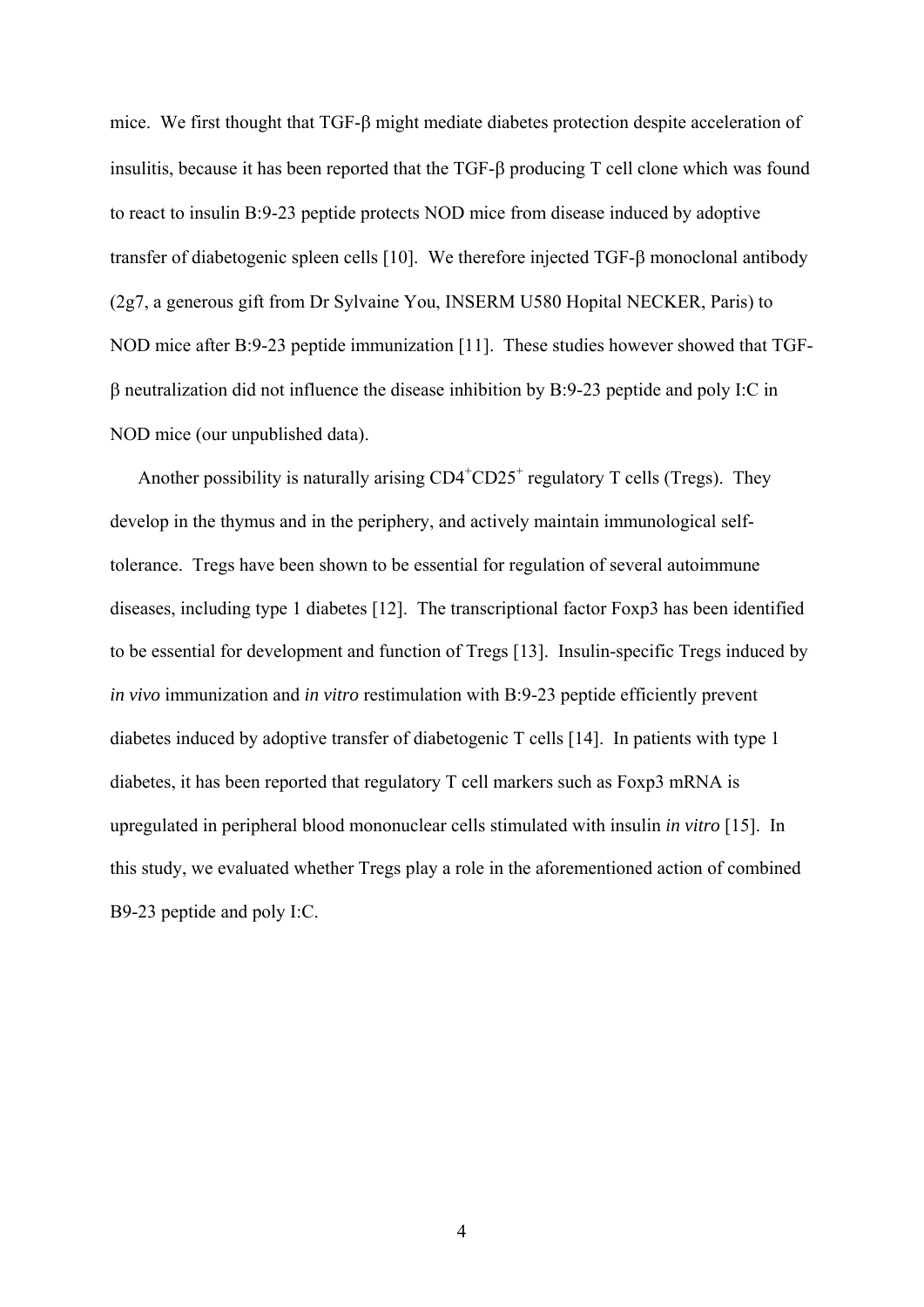#### **Materials and methods**

## **Mice**

Female NOD mice, 3-4 weeks of age, were purchased from Clea Japan (Tokyo, Japan). All mice were kept under specific pathogen-free conditions at the Laboratory Animal Center for Biomedical Research of Nagasaki University, and were housed in an air conditioned room with a 12-h light-darkness cycle. Animal care and all experimental procedures were performed in accordance with the Guideline for Animal Experimentation of Nagasaki University with approval of the Institutional Animal Care and Use Committee.

## **Injection of B:9-23 peptide, poly I:C or anti-CD25 antibody**

Mouse proinsulin II B chain-derived peptide B:9-23 (SHLVEALYLVCGERG), synthesized and HPLC-purified to greater than 95% homogeneity, was purchased from SIGMA Genosys (Hokkaido, Japan). Polyinosinic-polycytidylic acid sodium salt (poly I:C) was from Sigma-Aldrich KK (Tokyo, Japan). Anti-CD25 antibody was purified from ascites of mice intraperitoneally (i.p.) injected with hybridoma PC61 (a generous gift from Dr.K.Yui at Nagasaki University) using a HiTrap<sup>TM</sup> protein G HP column (Amersham, Piscataway, NJ).

B:9-23 peptide (100  $\mu$ g/mouse) in incomplete Freund's adjuvant (IFA) was subcutaneously injected into the scruff of NOD mice at 4 weeks of age (day 1). Poly I:C (7.5 g/g body weight) was i.p. administered on days 1-5 and 8-12. PC61 was i.p. injected at the indicated time point.

## **Monitoring diabetes by blood glucose levels**

The blood glucose levels of mice were monitored every other week with a Glutest-Ace meter (Sanwa Kagaku, Nagoya, Japan) starting at 12 weeks of age to determine the development of diabetes following B:9-23 peptide and/or poly I:C injection without PC61. In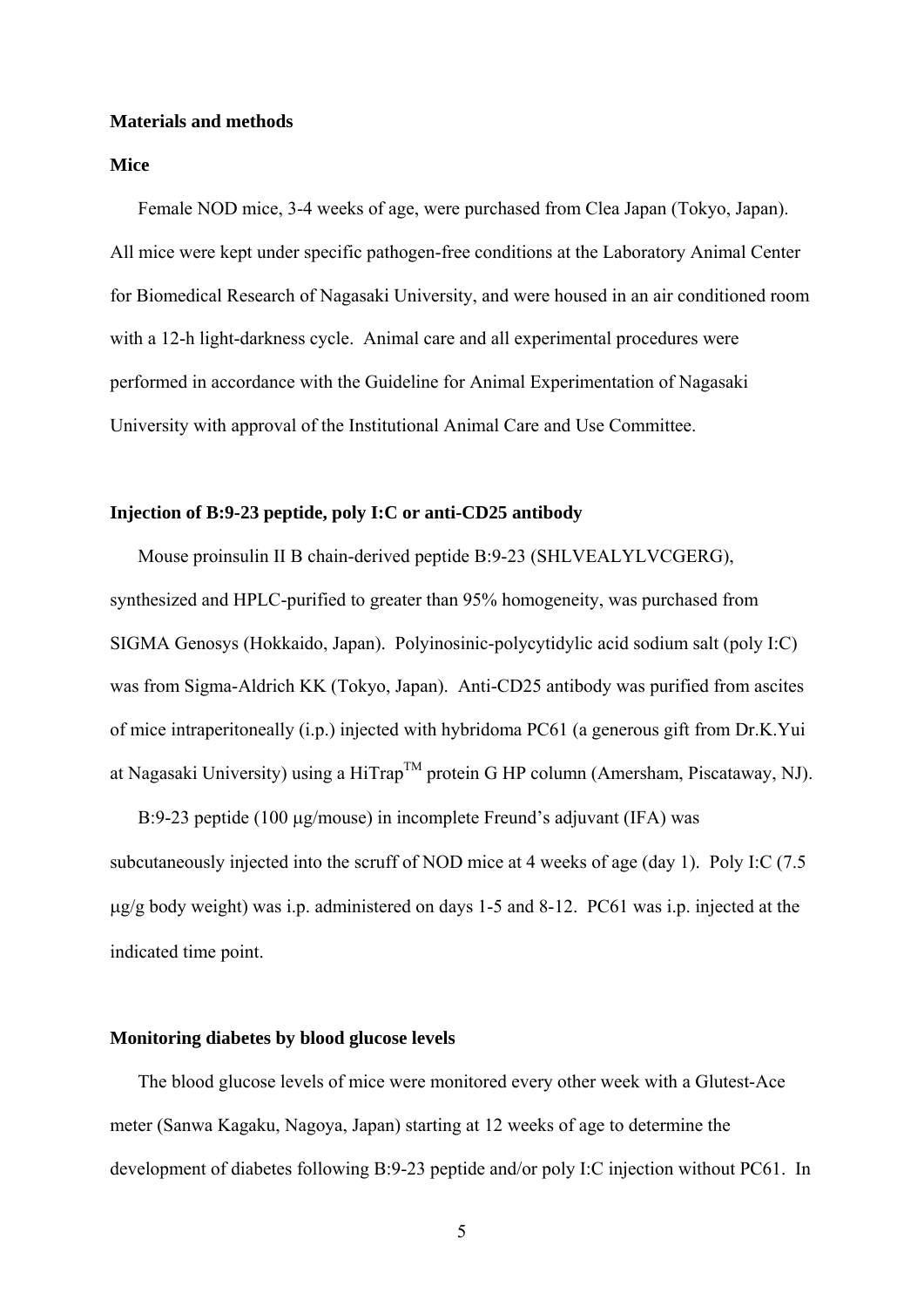the study with PC61, the blood glucose levels were monitored twice a week starting at 4.5 weeks of age. Mice with blood glucose levels above 250 mg/dl for two consecutive measurements were considered diabetic.

## **Histology**

Pancreata were obtained at 8 weeks of age after the administration of B:9-23 peptide and/ or poly I:C. Pancreata, thyroid tissues and salivary glands were obtained at 6 weeks of age after the administration of PC61 with or without B:9-23 peptide and poly I:C. Each section of the tissues was histologically analyzed by fixing in 10% formalin and staining with hematoxylin and eosin. A minimum of 20 islets from each mouse were microscopically observed by two different observers for the presence of insulitis, and the levels of insulitis were scored according to the following criteria; 0, no lymphocyte infiltration; 1, islets with lymphocyte infiltration in less than 25% of their area; 2, 25-50% of the islet area infiltrated; 3, 50-75% of the islet area infiltrated; 4, more than 75% infiltrated or small retracted islets.

## **Immunohistochemistry**

The primary antibodies used were rabbit anti–mouse Foxp3 Ab [16] (the final concentration of 2.5 ug/ml) and FITC hamster anti-mouse CD4 (H129.19) (BD Biosciences Pharmingen, San Diego, CA) (1:250 dilution). The secondary antibodies were Alexa Fluor 555 goat anti-rabbit IgG (0.5 ug/ml) and Alexa Fluor 488 goat anti-hamster IgG (BD Biosciences Pharmingen) (1:250 dilution).

Pancreata and pancreatic draining lymph nodes (PLNs) (for four mice in each group) were embedded in Tissue-Tek OCT compound (Miles, Elkhart, IN), frozen in liquid nitrogen, and cut by a cryostat into 6- to 7-μm-thick sections. The sections were fixed with cold acetone for 10 min at 4°C and use for immunofluorescence. We used an already established double-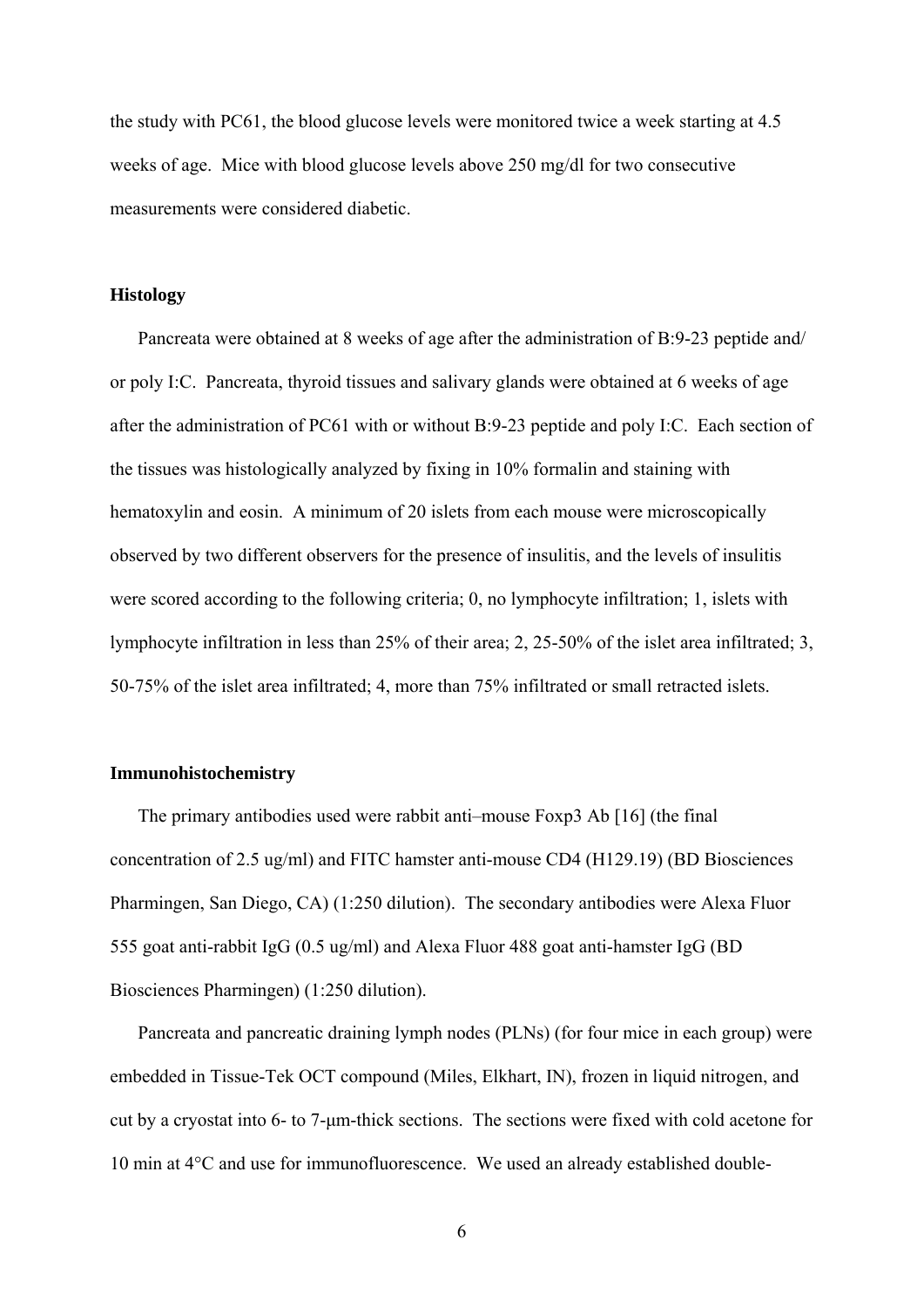immunofluorescence staining protocol for FoxP3 and CD4 [16]. After blocking nonspecific reactions and endogenous biotin activity using Blocking One (Nacalai Tesque, Kyoto, Japan), the samples were incubated with each primary Abs for 1 h at room temperature and subsequently with secondary Abs for 1 h at room temperature, and then fixed for 10 min at 4°C in PBS containing 4% paraformaldehyde. All sections were analyzed with a confocal laser scan microscope LSM5Pascal (Carl Zeiss, Germany). The number of Foxp3<sup>+</sup>CD4<sup>+</sup> cells was counted in four nonconsecutive microscopic fields within the T cell areas of islets and PLN.

## **Statistical analysis**

Group differences were analyzed with the Turkey HSD test, and differences between Kaplan-Meier survival curves were estimated by the long rank test using Dr. SPSS II for Windows software (SPSS Inc., Chicago, IL). *P* values less than 0.05 were considered statistically significant. Insulitis levels were analyzed by Ridit analysis, and levels of t higher than 1.96 or lower than -1.96 were considered statistically significant.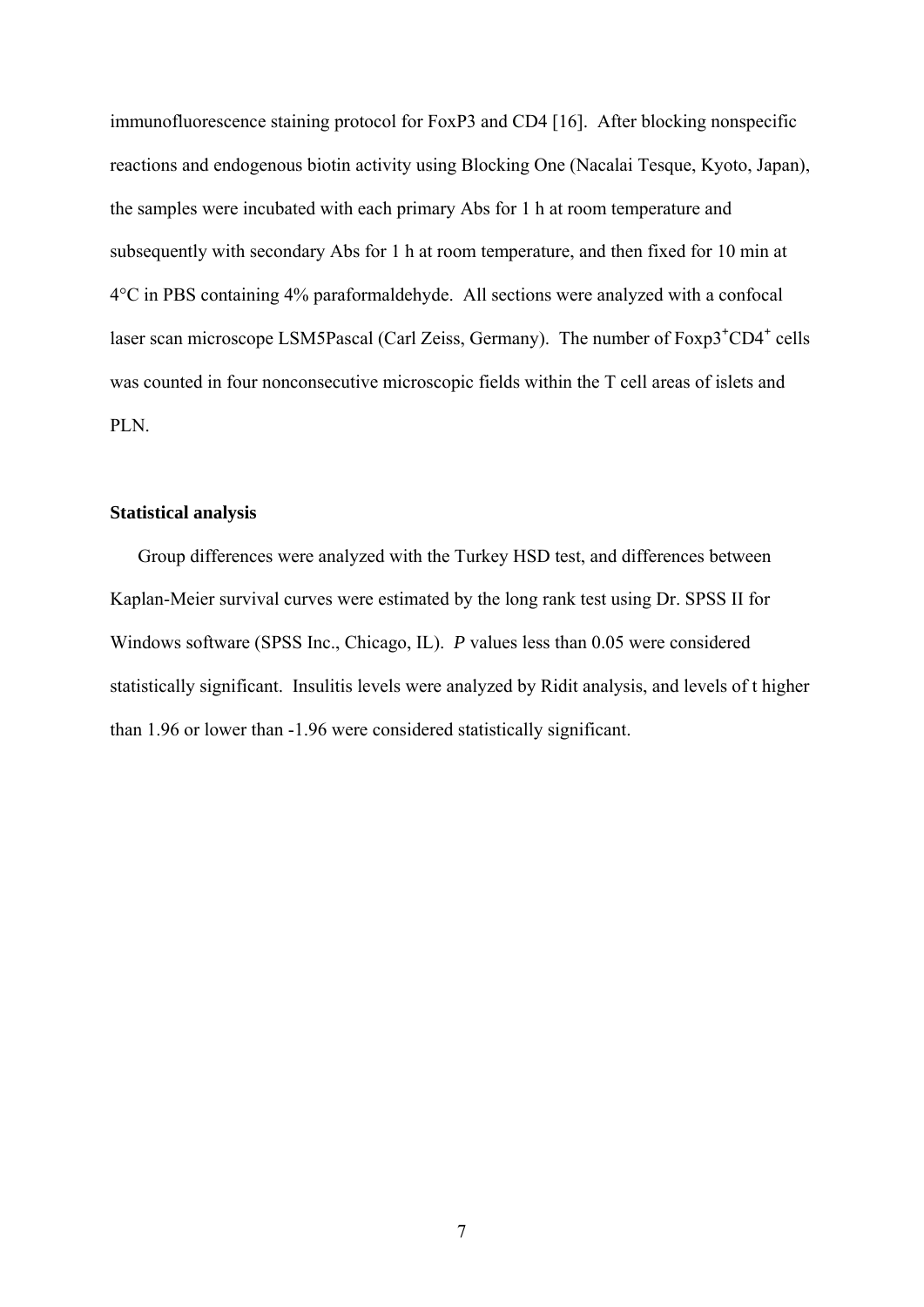## **Results**

## *Administration of B:9-23 peptide in combination with poly I:C significantly accelerated the development of peri-insulitis but prevented development of diabetes*

We first evaluated the influence of administration of exogenous B:9-23 peptide and/or poly I:C on development of insulitis and diabetes in NOD mice at 4 weeks of age. As determined by life table analysis, B:9-23 peptide alone or in combination with poly I:C significantly suppressed development of diabetes, as compared to the PBS-treated control group ( $P \le 0.0005$  and  $P \le 0.001$ , respectively). Injection of poly I:C alone at 4 weeks of age slightly inhibited development of diabetes, but this inhibition was insignificant ( $P = 0.1$ )

## **(Figure 1A).**

The pancreata from NOD mice at 8 weeks of age (4 weeks after the beginning of treatment) were used for histological analysis. Unexpectedly, the levels of insulitis were significantly increased by administration of B:9-23 peptide alone or poly I:C alone, compared with the control group ( $T = 4.304$  or  $T = 6.183$ , respectively). Simultaneous administration of B:9-23 peptide and poly I:C further accelerated development of insulitis (T = 10.77) **(Figure 1B)**.

## *Administration of B:9-23 peptide with poly I:C increased the frequency of CD4<sup>+</sup> Foxp3+ regulatory T cells in the islets, but not in the PLNs*

To further characterize insulitis enhanced by B:9-23 peptide and poly I:C, the frequency of Tregs in the islets and PLNs was determined by CD4 and Foxp3 staining as a marker of Tregs. We found that approximately 8 % of CD4**<sup>+</sup>** T cells were Foxp3-positive both in the islets and the PLNs in 6 weeks-old control mice **(Figure 2A, 3A, 3B)**. Combined treatment of B:9-23 peptide with poly I:C increased the proportion of CD4**<sup>+</sup>** Foxp3**<sup>+</sup>** T cells in the islets up to  $\sim$ 17 % (P < 0.0005) (**Figure 2A, 3A**), but did not change the percentage in the PLNs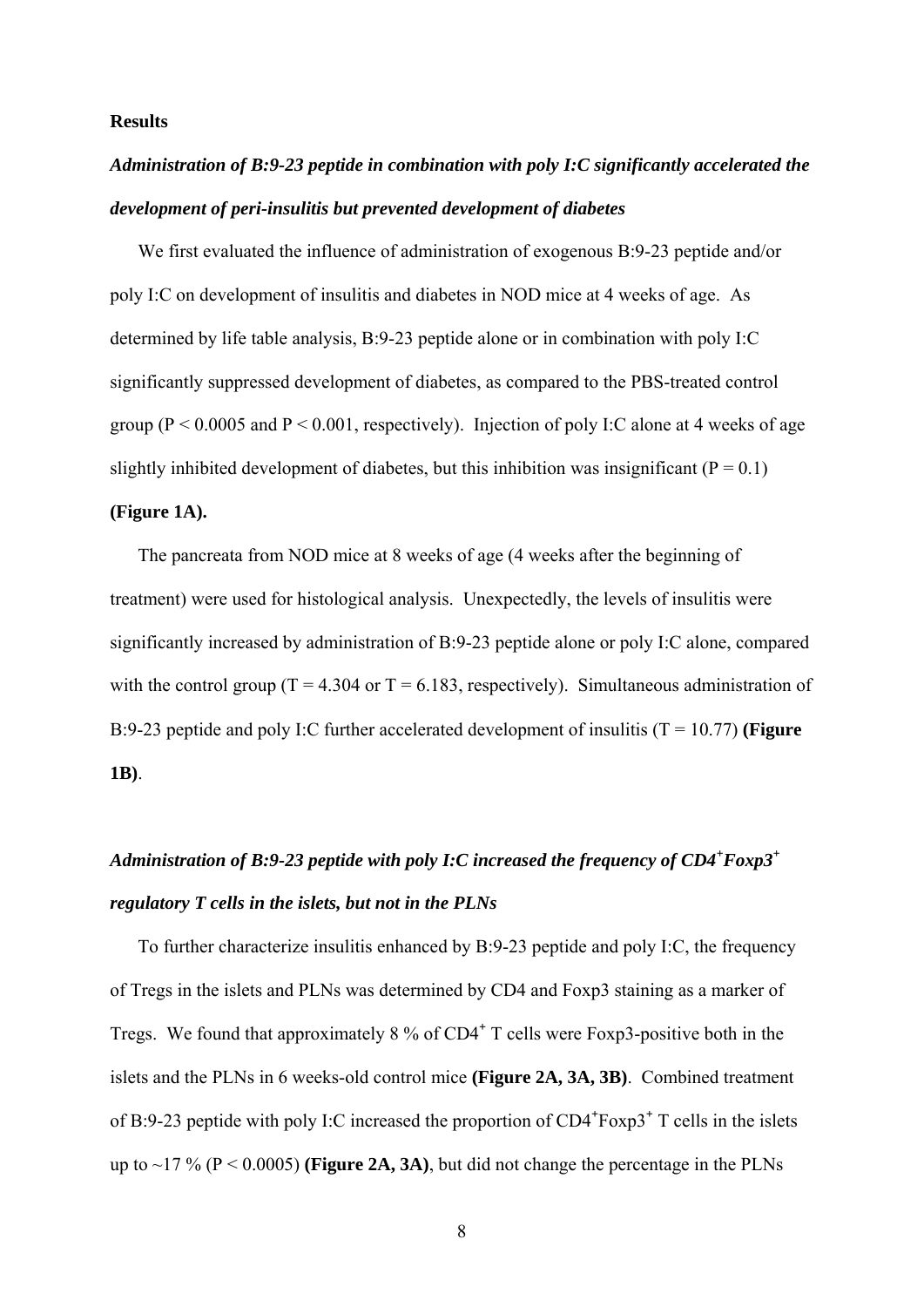**(Figures 3B)**. These results indicate that the combination of B:9-23 peptide and poly I:C enhanced insulitis, but concomitantly increased proportion of Tregs in T cells infiltrated into the islets.

## *Depletion of Tregs induced extremely rapid onset of insulitis and diabetes in mice treated with B:9-23 peptide and poly I:C*

To clarify the role played by infiltrating  $Foxp3+CD4$ <sup>+</sup> Tregs, we attempted to deplete Tregs by using PC61, a widely used means to examine the function of Tregs. In our preliminary experiment, 500 µg/ mouse PC61 efficiently depleted CD25<sup>+</sup> cells (data not shown). A single administration of PC61 into mice at 4 weeks of age accelerated the spontaneous development of diabetes (P = 0.0046 *vs.* PC61(-) PBS) **(Figure 4A)**. Surprisingly, pre-treatment with PC61 of mice at 3.5 weeks of age abrogated the disease inhibition induced by B:9-23 peptide and poly I:C, and instead greatly accelerated the onset of diabetes. Thus disease developed in 35 and 45 % mice *vs.* 0 % in non-depleted mice at age of 6 and 10, respectively, weeks (P < 0.005) **(Figure 4B)**.

Pre-treatment with PC61 also decreased the percentage of Foxp3<sup>+</sup> T cells among the CD4<sup>+</sup> T cells infiltrated into the islets in untreated NOD mice (P = 0.002 *vs.* PC61(-) PBS) and in those treated with B:9-23 peptide and poly I:C ( $P < 0.0005$  *vs.* PC61(-) B:9-23+poly I:C) **(Figures 2B and 3A).** In the PLNs, in contrast, the frequency of  $CD4 + F\alpha p3 + T$  cells was not influenced by treatment with PC61 (P =  $0.954$  *vs.* PC61(-) PBS) (P =  $0.613$  *vs.* PC61(-) B:9-23 +poly I:C) **(Figures 3B)**.

Massive infiltration of lymphoid cells were observed in the islets from mice treated with PC61, B:9-23 peptide and poly I:C, but only mild to moderate infiltration was seen in those treated with PC61 alone 2.5 weeks after PC61 injection (6 weeks of age) **(Figure 2B)**. Neither thyroid or salivary glands were intact in all the mice**.**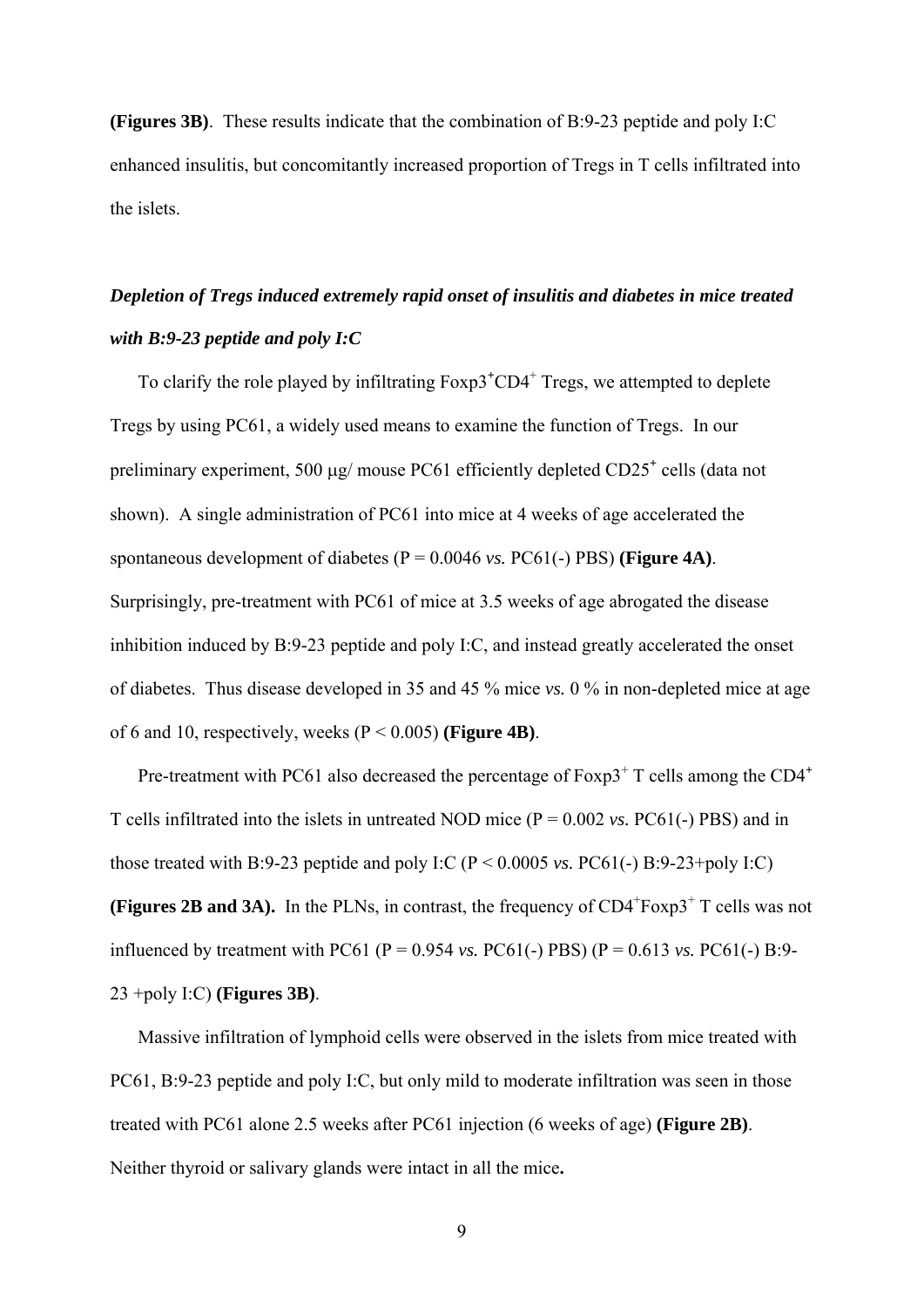These results indicate that B:9-23 peptide and poly I:C promote infiltration of both autoimmune pathogenic  $T$  cells and  $F\text{exp3}^+$  Tregs into the islets, and that the latter keeps the former in check, preventing development of diabetes, and following depletion of the latter with PC61 antibody diabetogenesis is remarkably accelerated.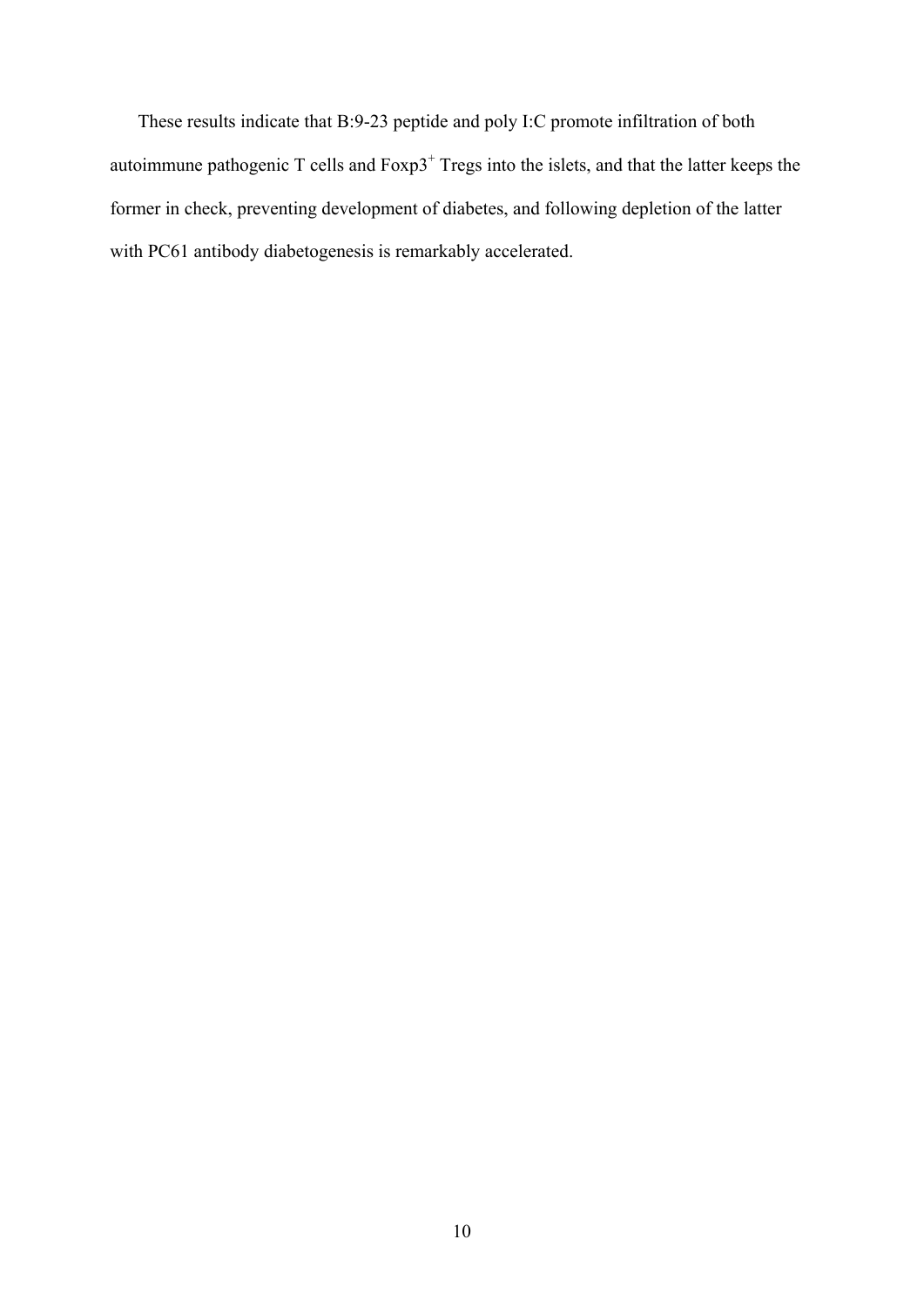## **Discussion**

It has been extremely difficult to precisely define environmental determinants of type 1 diabetes of man despite early evidence that viral infections may contribute. We believe that a part of this difficulty may be dependent upon complex interplay between activation of innate and adaptive immunity, that may result in either protection or disease induction in genetically susceptible hosts. For instance the effects of poly I:C on anti-islet autoimmunity vary in different mouse models of type 1 diabetes. Thus our previous studies showed that poly I:C enhances anti-insulin autoimmune reaction in BALB/c mice immunized with B:9-23 peptide [8], whereas our present study (Fig. 1A) demonstrates that poly I:C does not reverse inhibitory effect of B:9-23 peptide on development of diabetes in NOD mice. Although the exact reason(s) for this difference are at present unclear, a recent study show that the effect of poly I:C is dose-related; high dose poly I:C accelerates but low dose prevents diabetes in BioBreeding rats [17].

It was unexpected that the prevention of diabetes of NOD mice by combined poly I:C and B:9-23 peptide administration was accompanied by enhanced insulitis (Fig. 1B). Previous studies suggest that progression from insulitis to overt diabetes is regulated by Tregs in NOD mice. NOD mice only develop diabetes at 3 or 4 months of age, however, insulitis occurs long before the clinical onset of diabetes [18]. Disease transfer into irradiated recipients by spleen cells from diabetic NOD mice is prevented by  $CD4<sup>+</sup>$  T cells from young pre-diabetic NOD mice were co-transferred with diabetogenic T cells [19]. Recent data have indicated that this protective effect is confined to a  $CD4^+CD25^+CD62L^+$  Treg subset [20, 21].

Our immunofluorescence study indeed showed an elevated proportion of CD4<sup>+</sup>Foxp3<sup>+</sup> T cells in the islets (but not in the PLN) from mice treated with poly I:C and B:9-23 peptide (Figs. 3). The functional significance of Tregs was verified by our depletion study, in which antibody (PC61)-mediated Treg depletion accelerated development of diabetes in untreated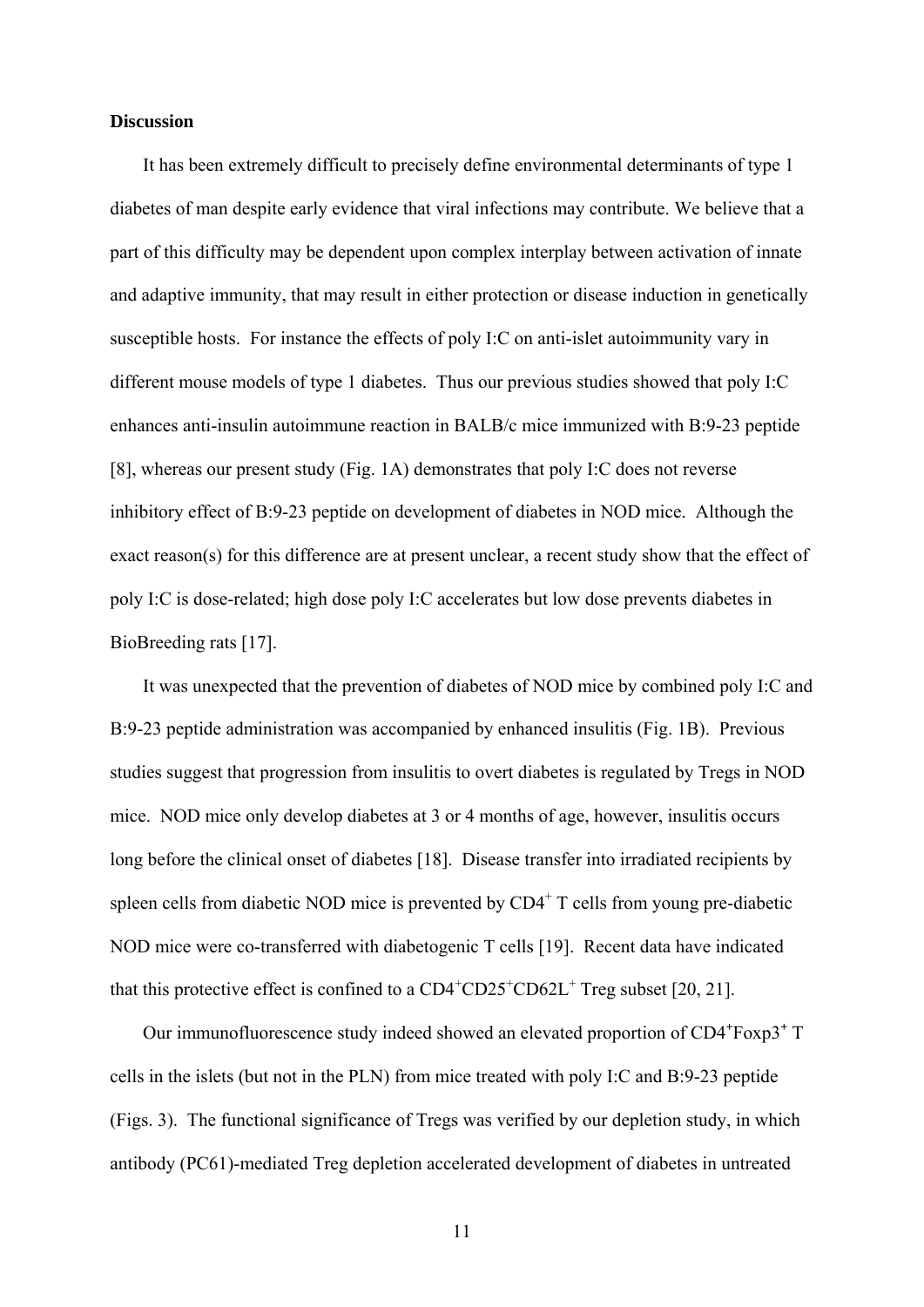mice and remarkably in those treated with poly I:C and B:9-23 peptide (Figs. 4). Extremely acute onset of diabetes was observed in Treg-depleted, poly I:C and B:9-23 peptide-treated mice (Fig. 4B). Thus PC61 antibody sensitive cells (presumably Tregs) play a role not only in suppression of spontaneous development of diabetes in untreated NOD mice, but also in mice treated with poly I:C and B:9-23 peptide. Our data indicate that combined treatment with poly I:C and insulin peptide B:9-23, recruits both pathogenic T cells and predominantly Tregs into the islets; the latter keeps the former in check, thereby suppressing progression from insulitis to diabetes. However, Treg-depletion in this situation reveals the enhanced action of the pathogenic T cells, by allowing the pathogenic T cells to infiltrate into the islet rapidly, thereby resulting in massive insulitis and acute onset diabetes.

In NOD mice, administration of insulin or insulin-derived peptides can be used to prevent diabetes [22-24] but similar approaches have failed in a clinical setting [25], possibly because of inadequate induction and accumulation of antigen-specific Tregs which can suppress the autoimmune pathogenic T cells over the long disease course. Many therapeutic interventions with antigen-specific Tregs will be attempted to treat autoimmunity [26, 27]. Our results indicate that treatment of NOD mice with insulin B:9-23 peptide, a potential primary autoantigenic epitope, and poly I:C expands the pathogenic T cells as well as Tregs and recruits them into the islets. There appear to be a fine balance between the pathogenic T cells and Tregs resulting in enhancing insulitis but suppressing progression from insulitis to overt diabetes in NOD mice. Thus to obtain disease inhibition by an antigenic peptide vaccination, an efficient therapy which could both induce antigen-specific regulatory cell populations and purge pathogenic T cells should be considered.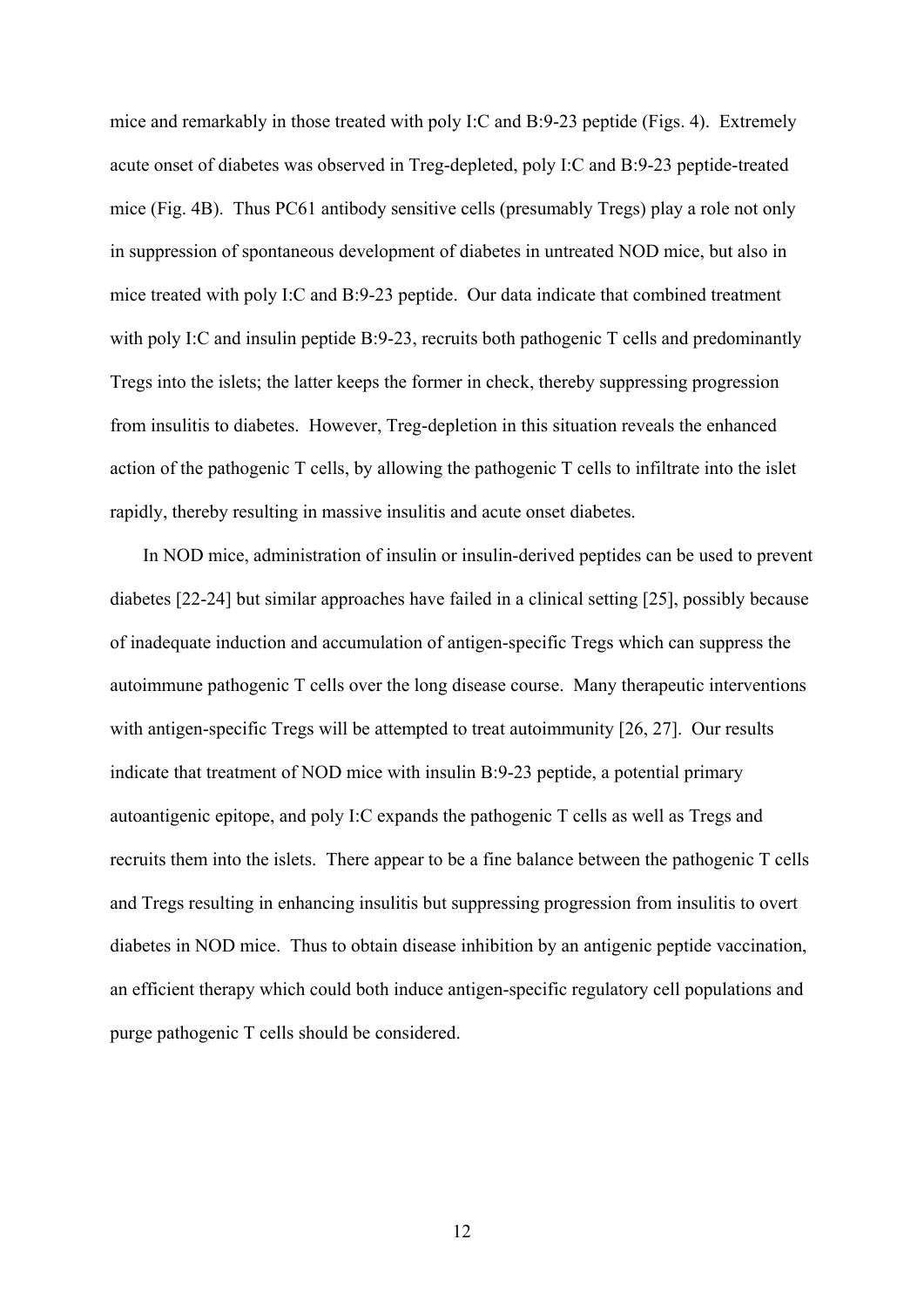## **Figure legends**

## **Figure 1.**

**(A)** Life table analysis for development of diabetes following administration of B:9-23 peptide and/or poly I:C in NOD mice. Open triangles, B:9-23 peptide alone ( $n = 10$ ); x, poly I:C alone (n = 16); open squares, B:9-23 peptide + poly I:C (n = 16); open circles, PBS (n = 19). \* P < 0.001; \*\* P < 0.0005. **(B)** Levels of insulitis at 8 weeks of age determined by Ridit analysis. A level of  $T > 1.96$  was regarded as a significant increase. A level of  $T < -1.96$ 1.96 was regarded as a significant suppression.  $* T = 4.304$ ,  $** T = 6.183$ ,  $*** T = 10.77$ 

## **Figure 2.**

**(A)** Immunofluorescence of the sections of pancreata from NOD mice at 6 weeks of age treated with PBS or B:9-23 + poly I:C without PC61 pretreatment stained with anti-Foxp3 Ab and anti-CD4 mAbs, followed by goat anti-rabbit IgG Alexa555 (red) and goat anti-rat IgG Alexa488 (green). Original magnification: x100. **(B)** Immunofluorescence of the sections stained and H&E stained paraffin sections of the pancreas from NOD mice at 6 weeks of age treated with PC61(+) PBS or PC61(+) B:9-23+poly I:C 2 weeks before. Original magnification: x200.

## **Figure 3.**

The numbers of  $F\exp 3^+$  T cells and  $CD4^+$  T cells were counted in several nonconsecutive microscopic fields within the T cell area of the pancreas or pancreatic lymph nodes (PLN). The frequency of  $F\text{oxp3}^+$  T cells in whole  $CD4^+$  cells in the T cell area of the pancreas **(A)** or PLN **(B)** were compared within each group of treated mice, respectively. The results are presented as the mean  $\pm$  S.E. \* P < 0.005, \*\* P < 0.0005.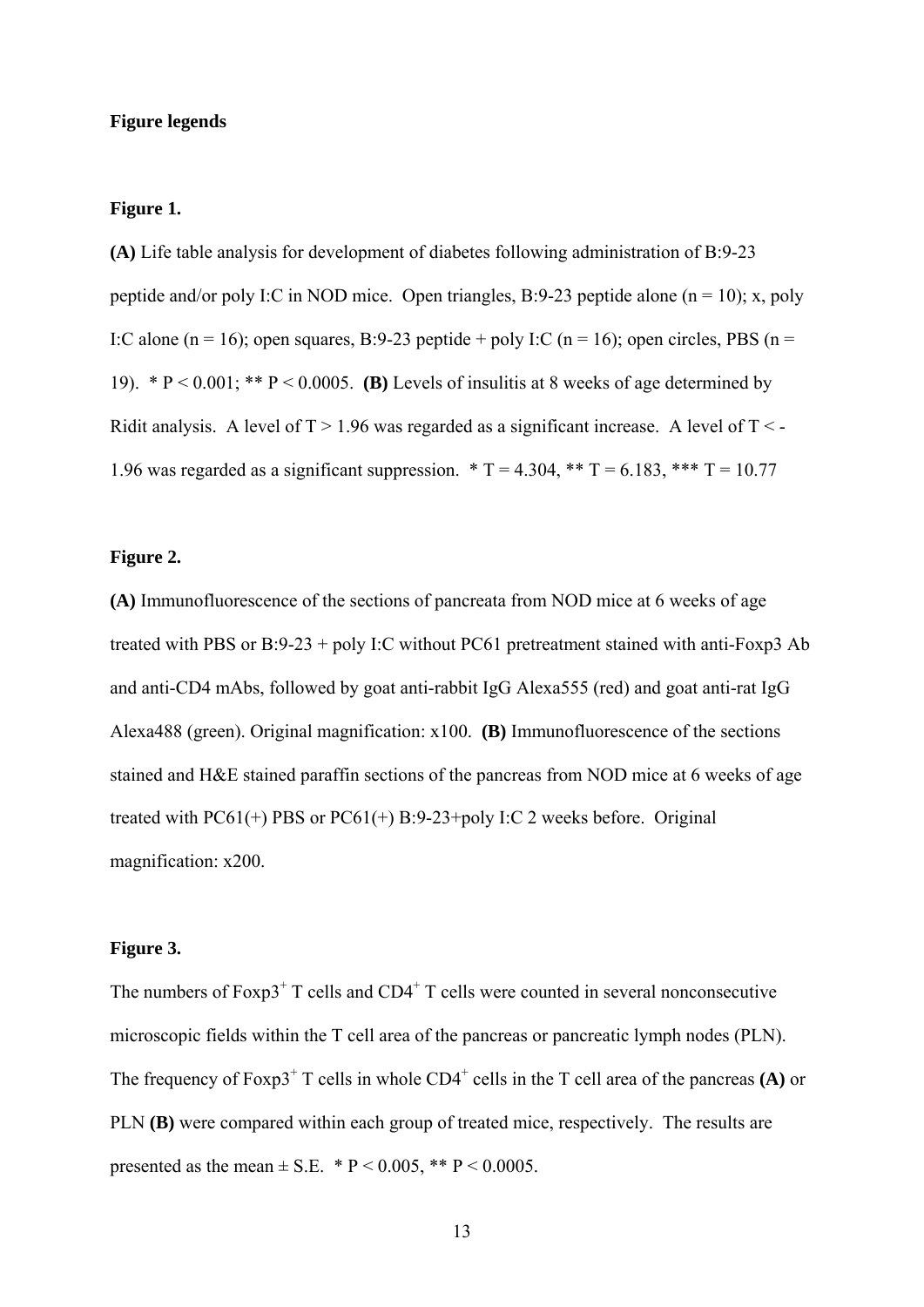## **Figure 4.**

**(A)** Life table analysis for the development of diabetes following administration of PC61 alone. Closed circles, PC61(+)PBS (n = 9); open circles, PC61(-)PBS (n = 24).  $* P < 0.005$ **(B)** Life table analysis for the development of diabetes following pre-treatment of PC61 before the combination therapy with B:9-23 peptide + poly I:C. Closed squares, PC61(+)B:9- 23 + poly I:C (n = 8); open squares, PC61(-)B:9-23 + poly I:C (n = 16). \* P < 0.005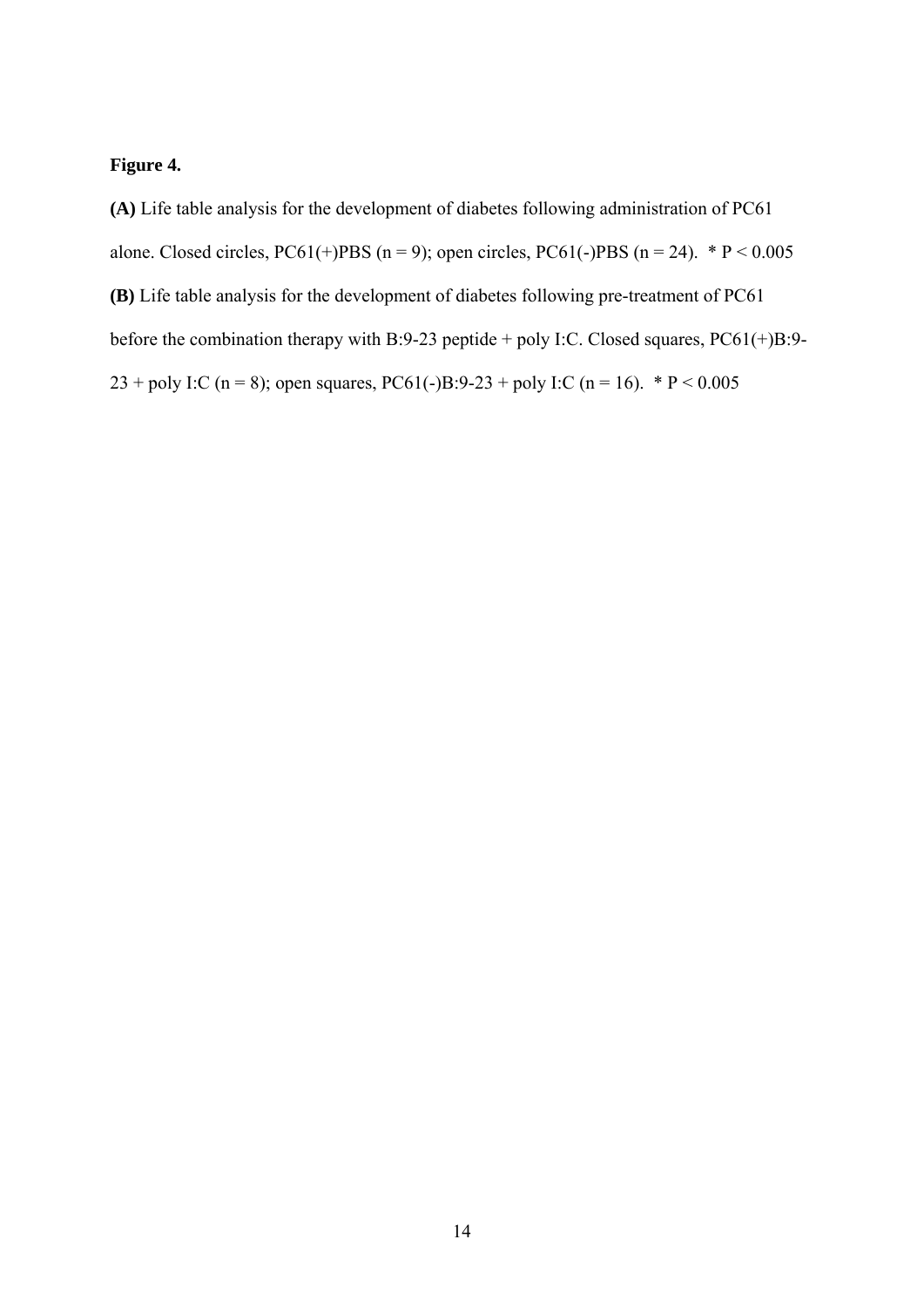## **Acknowledgments**

.

We would like to thank Dr. George S Eisenbarth (Barbara Davis Center for childhood diabetes, Denver CO. USA) for reviewing manuscript. We also thank Y. Iwasaki, M. Motomura and Y. Kataoka for their technical assistance and Dr. K. Yui at Nagasaki University for providing the PC61 hybridoma. This study was supported by research grants from the Japan Society for the Promotion of Science (#17590940).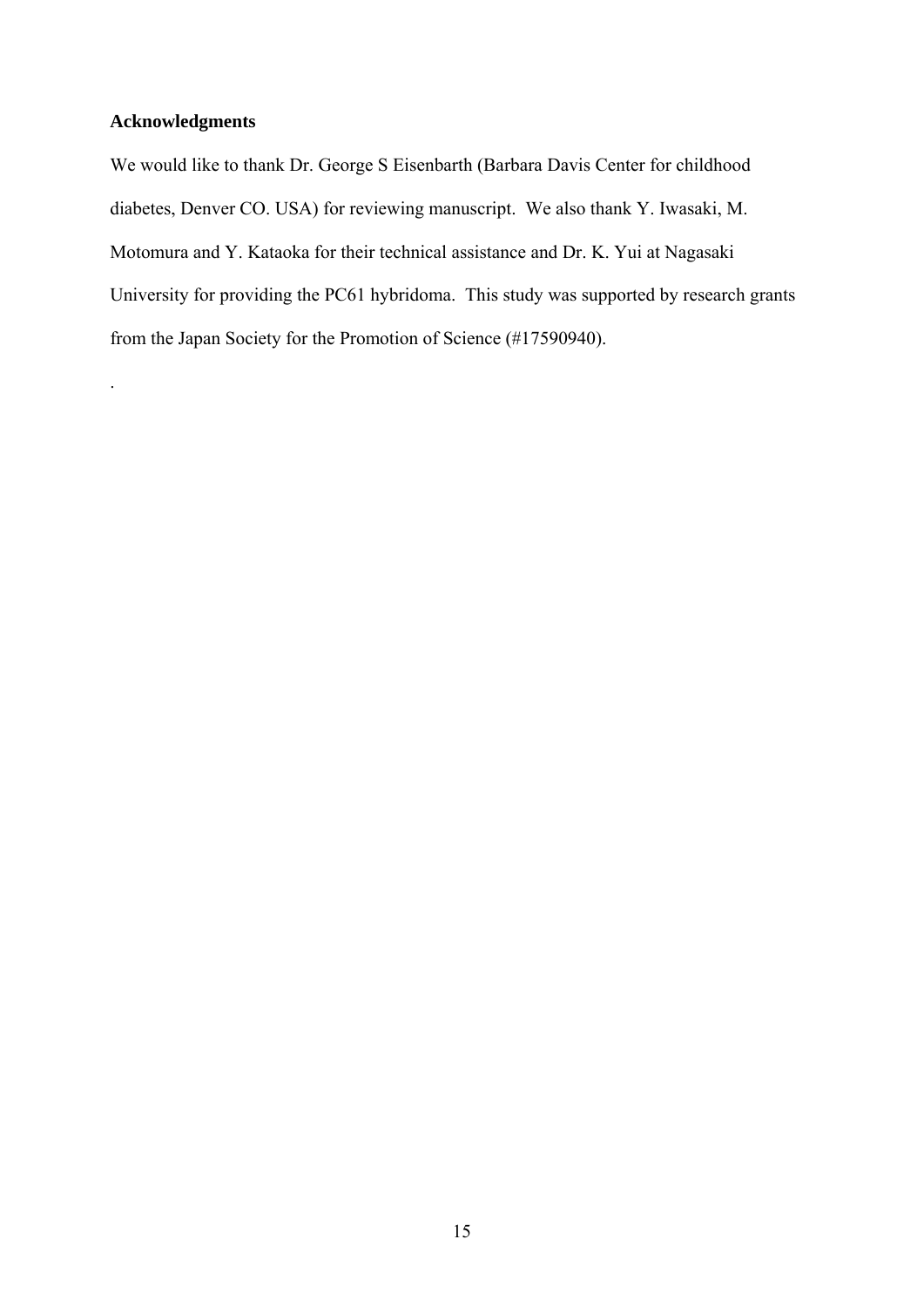## **References**

[1] N. Abiru, G. S. Eisenbarth, Multiple genes/multiple autoantigens Role in Type 1 Diabetes, Clin Rev Allergy Immunol. 18 (2000) 27-40.

[2] D. R. Wegmann, M. Norbury-Glaser, D. Daniel, Insulin-specific T cells are a predominant component of islet infiltrates in pre-diabetic NOD mice, Eur J Immunol. 24 (1994) 1853-1857. [3] F. S. Wong, I. Visintin, L. Wen, R. A. Flavell, C. A. Janeway, CD8 T cell clones from young nonobese diabetic (NOD) islets can transfer rapid onset of diabetes in NOD mice in the absence of CD4 cells, J Exp Med. 183 (1996) 67-76.

[4] H. Moriyama, N. Abiru, J. Paronen, K. Sikora, E. Liu, D. Miao, D. Devendra, J. Beilke, R. Gianani, R. G. Gill, G. S. Eisenbarth, Evidence for a primary islet autoantigen (preproinsulin 1) for insulitis and diabetes in the nonobese diabetic mouse, Proc Natl Acad Sci U S A. 100 (2003) 10376-10381.

[5] M. Nakayama, N. Abiru, H. Moriyama, N. Babaya, E. Liu, D. Miao, L. Yu, D. R. Wegmann, J. C. Hutton, J. F. Elliott, G. S. Eisenbarth, Prime role for an insulin epitope in the

development of type 1 diabetes in NOD mice, Nature. 435 (2005) 220-223.

[6] D. Daniel, D. R. Wegmann, Protection of nonobese diabetic mice from diabetes by intranasal or subcutaneous administration of insulin peptide B-(9-23), Proc Natl Acad Sci USA. 93 (1996) 956-960.

[7] N. Abiru, A. K. Maniatis, L. Yu, D. Miao, H. Moriyama, D. Wegmann, G. S. Eisenbarth, Peptide and MHC-Specific Breaking of Humoral Tolerance to Native Insulin with the B:9-23 Peptide in Diabetes-Prone and Normal Mice, Diabetes. 50 (2001) 1274-1281.

[8] H. Moriyama, L. Wen, N. Abiru, E. Liu, L. Yu, D. Miao, R. Gianani, F. S. Wong, G. S. Eisenbarth, Induction and acceleration of insulitis/diabetes in mice with a viral mimic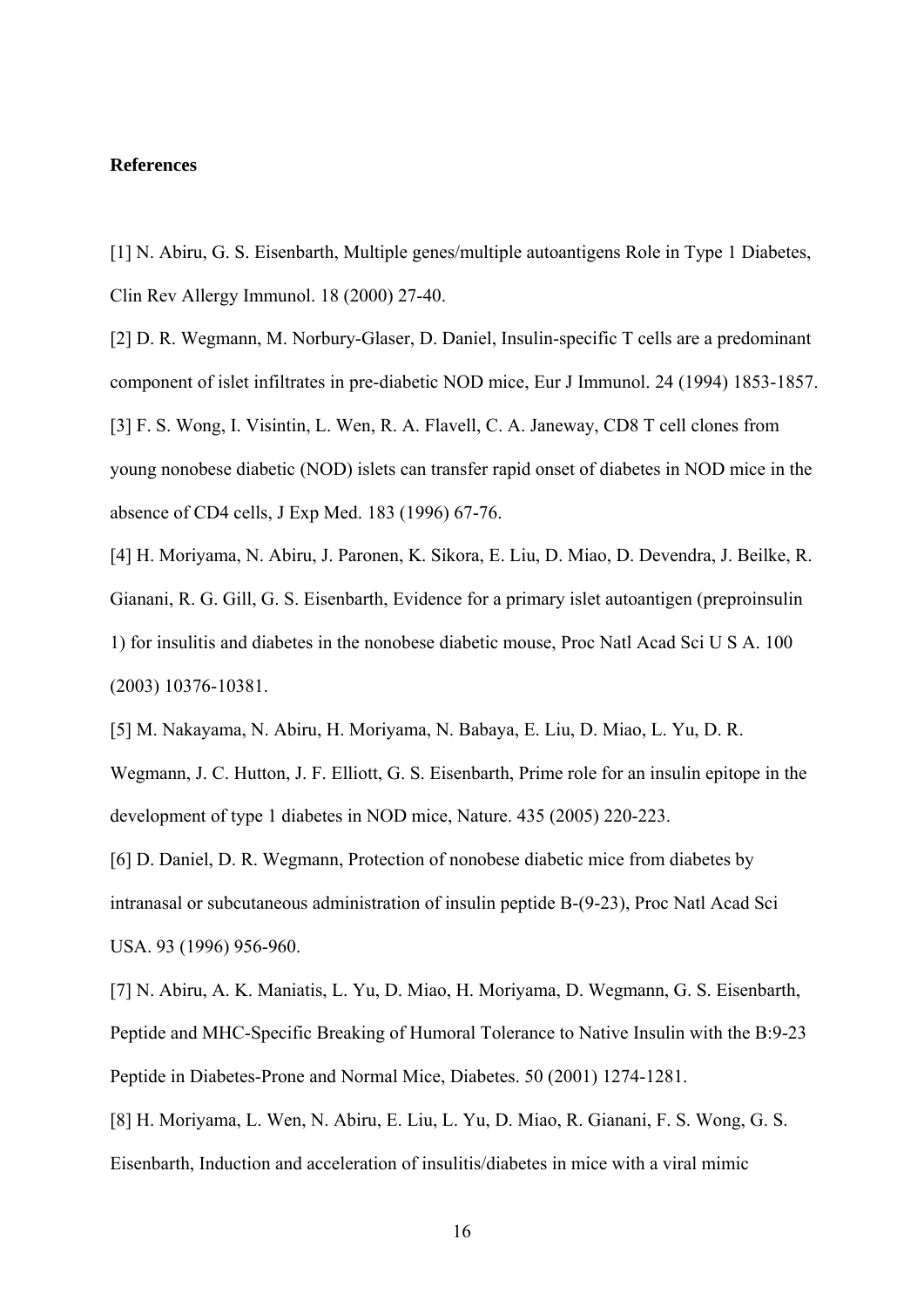(polyinosinic-polycytidylic acid) and an insulin self-peptide, Proc.Natl.Acad.Sci.U.S.A. 99 (2002) 5539-5544.

[9] D. V. Serreze, K. Hamaguchi, E. H. Leiter, Immunostimulation circumvents diabetes in NOD/Lt mice, J Autoimmun. 2 (1989) 759-776.

[10] W. Du, F. S. Wong, M. O. Li, J. Peng, H. Qi, R. A. Flavell, R. Sherwin, L. Wen, TGFbeta signaling is required for the function of insulin-reactive T regulatory cells, J Clin Invest. 116 (2006) 1360-1370.

[11] M. Belghith, J. A. Bluestone, S. Barriot, J. Megret, J. F. Bach, L. Chatenoud, TGF-betadependent mechanisms mediate restoration of self-tolerance induced by antibodies to CD3 in overt autoimmune diabetes, Nat Med. 9 (2003) 1202-1208.

[12] S. Sakaguchi, Naturally arising Foxp3-expressing CD25+CD4+ regulatory T cells in immunological tolerance to self and non-self, Nat Immunol. 6 (2005) 345-352.

[13] J. D. Fontenot, A. Y. Rudensky, A well adapted regulatory contrivance: regulatory T cell development and the forkhead family transcription factor Foxp3, Nat Immunol. 6 (2005) 331- 337.

[14] R. Mukherjee, P. Chaturvedi, H. Y. Qin, B. Singh, CD4+CD25+ regulatory T cells generated in response to insulin B:9-23 peptide prevent adoptive transfer of diabetes by diabetogenic T cells, J Autoimmun. 21 (2003) 221-237.

[15] M. Tiittanen, J. T. Huupponen, M. Knip, O. Vaarala, Insulin treatment in patients with type 1 diabetes induces upregulation of regulatory T-cell markers in peripheral blood mononuclear cells stimulated with insulin in vitro, Diabetes. 55 (2006) 3446-3454.

[16] S. Hontsu, H. Yoneyama, S. Ueha, Y. Terashima, M. Kitabatake, A. Nakano, T. Ito, H. Kimura, K. Matsushima, Visualization of naturally occurring Foxp3+ regulatory T cells in normal and tumor-bearing mice, Int Immunopharmacol. 4 (2004) 1785-1793.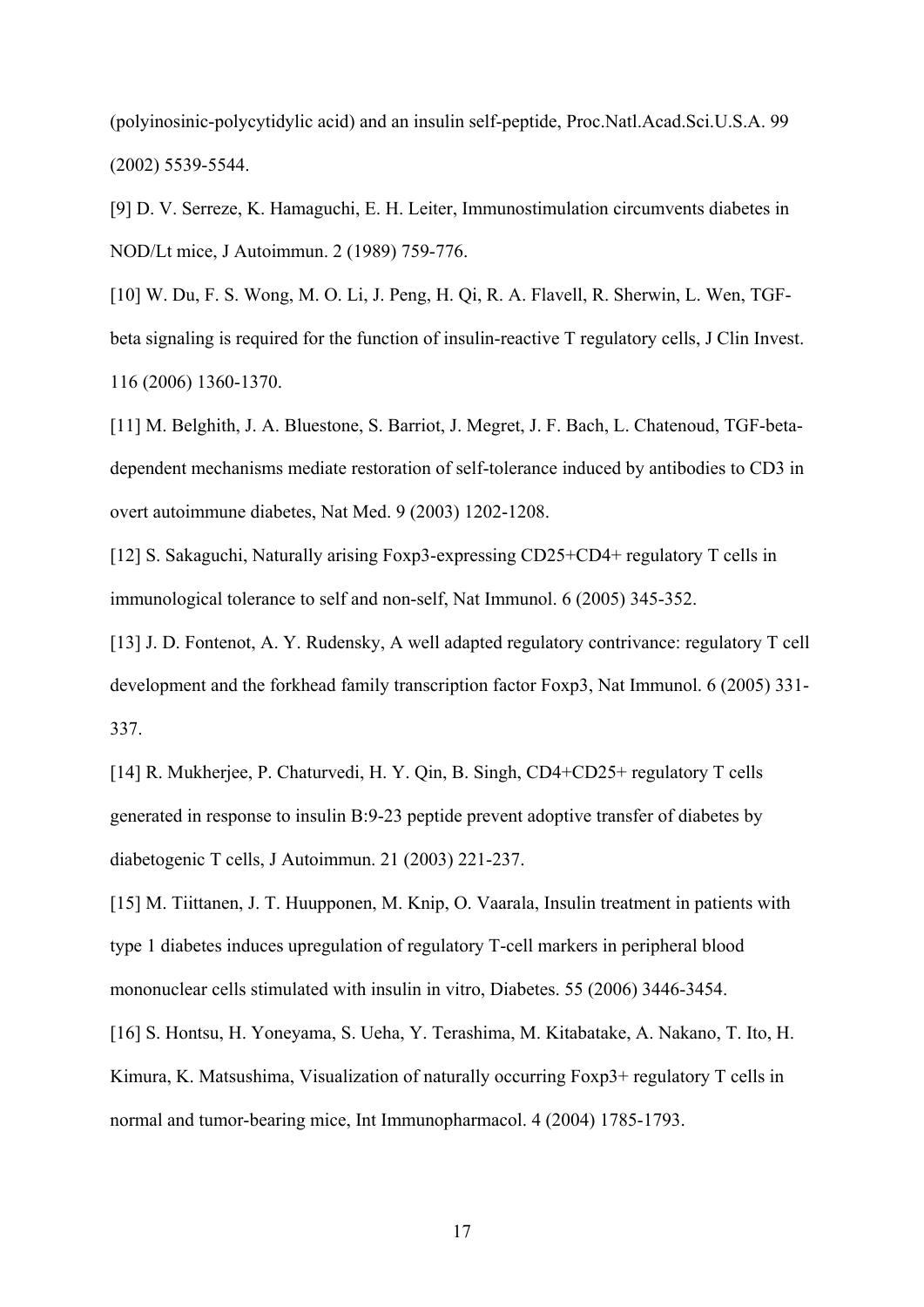[17] D. O. Sobel, D. Goyal, B. Ahvazi, J. W. Yoon, Y. H. Chung, A. Bagg, D. M. Harlan, Low dose poly I:C prevents diabetes in the diabetes prone BB rat, J Autoimmun. 11 (1998) 343-352.

[18] J. F. Bach, J. Francois Bach, Regulatory T cells under scrutiny, Nat Rev Immunol. 3 (2003) 189-198.

[19] C. Boitard, R. Yasunami, M. Dardenne, J. F. Bach, T cell-mediated inhibition of the transfer of autoimmune diabetes in NOD mice, J Exp Med. 169 (1989) 1669-1680.

[20] V. Szanya, J. Ermann, C. Taylor, C. Holness, C. G. Fathman, The subpopulation of CD4+CD25+ splenocytes that delays adoptive transfer of diabetes expresses L-selectin and high levels of CCR7, J Immunol. 169 (2002) 2461-2465.

[21] S. You, G. Slehoffer, S. Barriot, J. F. Bach, L. Chatenoud, Unique role of CD4+CD62L+ regulatory T cells in the control of autoimmune diabetes in T cell receptor transgenic mice, Proc Natl Acad Sci U S A. 101 (2004) 14580-14585.

[22] D. Daniel, R. G. Gill, N. Schloot, D. Wegmann, Epitope specificity, cytokine production profile and diabetogenic activity of insulin-specific T cell clones isolated from NOD mice, Eur J Immunol. 25 (1995) 1056-1062.

[23] D. G. Alleva, A. Gaur, L. Jin, D. Wegmann, P. A. Gottlieb, A. Pahuja, E. B. Johnson, T. Motheral, A. Putnam, P. D. Crowe, N. Ling, S. A. Boehme, P. J. Conlon, Immunological characterization and therapeutic activity of an altered-peptide ligand, NBI-6024, based on the immunodominant type 1 diabetes autoantigen insulin B-chain (9-23) peptide, Diabetes. 51 (2002) 2126-2134.

[24] M. Kobayashi, N. Abiru, T. Arakawa, K. Fukushima, H. Zhou, E. Kawasaki, H. Yamasaki, E. Liu, D. Miao, F. S. Wong, G. S. Eisenbarth, K. Eguchi, Altered B:9-23 insulin, when administered intranasally with cholera toxin adjuvant, suppresses the expression of insulin autoantibodies and prevents diabetes, J Immunol. 179 (2007) 2082-2088.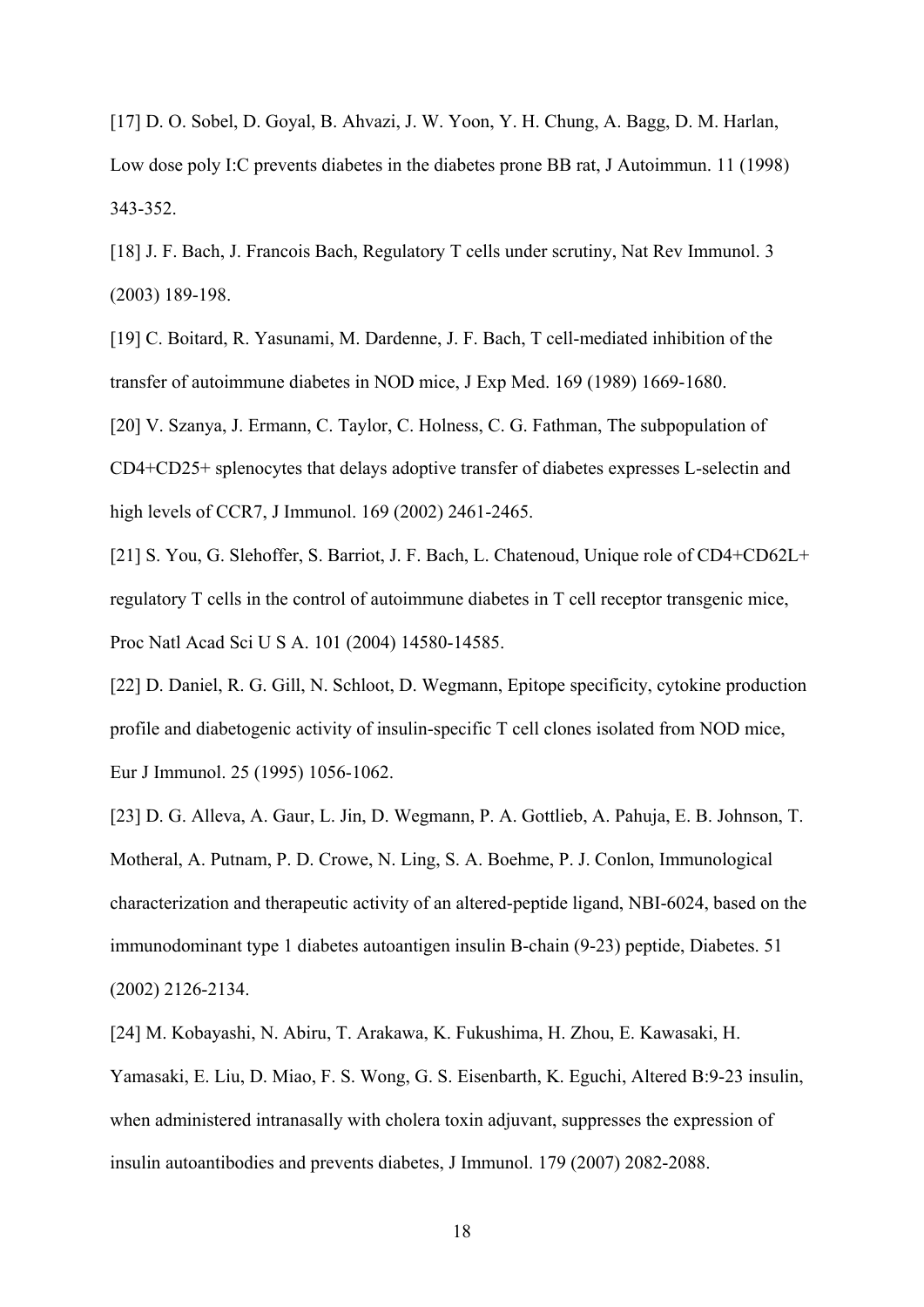[25] Diabetes Prevention Trial-Type 1 Diabetes Study Group, Effects of insulin in relatives of patients with type 1 diabetes mellitus, N Engl J Med. 346 (2002) 1685-1691.

[26] J. A. Bluestone, Q. Tang, Therapeutic vaccination using CD4+CD25+ antigen-specific regulatory T cells, Proc Natl Acad Sci U S A. 101 (2004) 14622-14626.

[27] Q. Tang, J. A. Bluestone, Regulatory T-cell physiology and application to treat autoimmunity, Immunol Rev. 212 (2006) 217-237.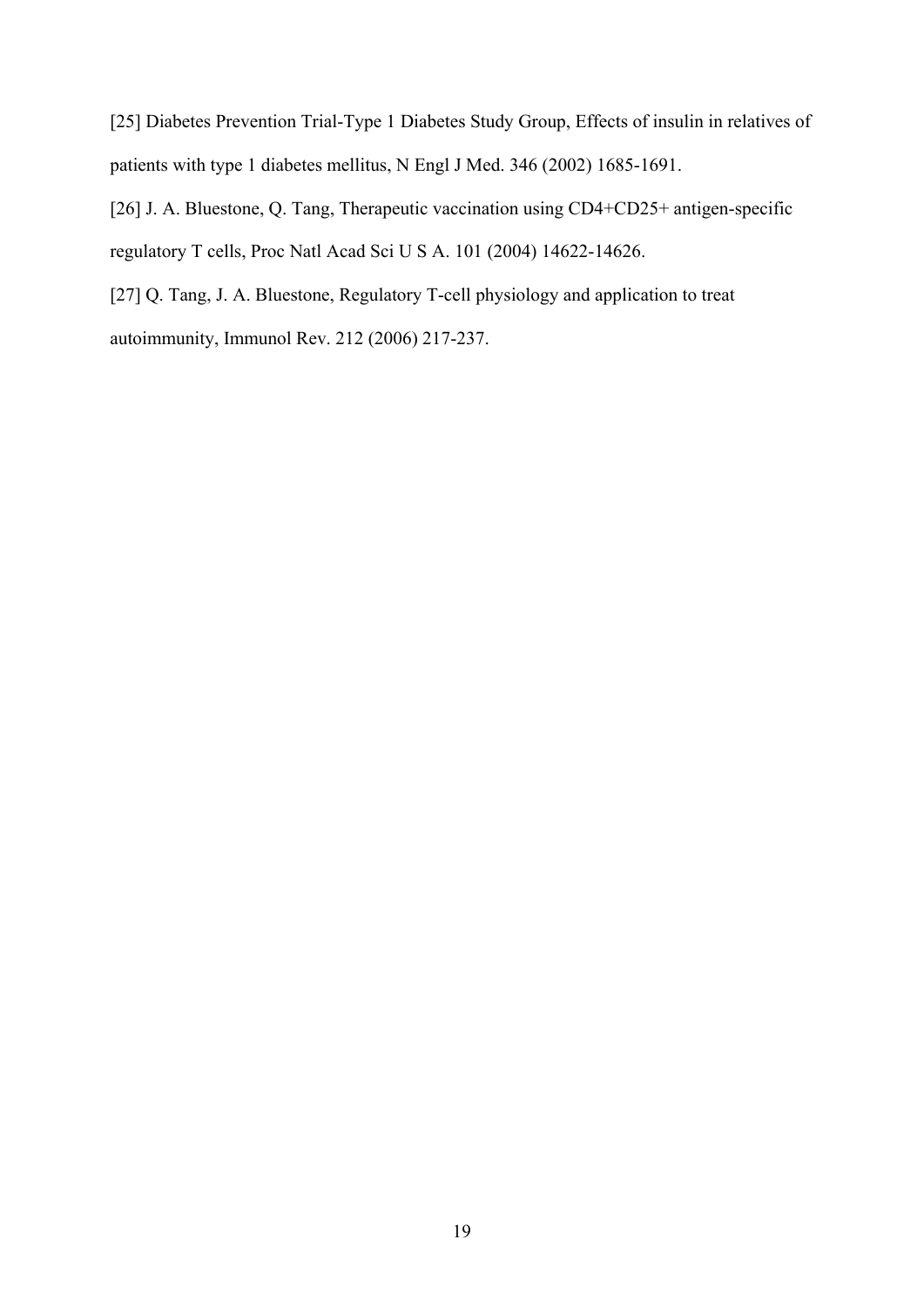Figure 1

A



B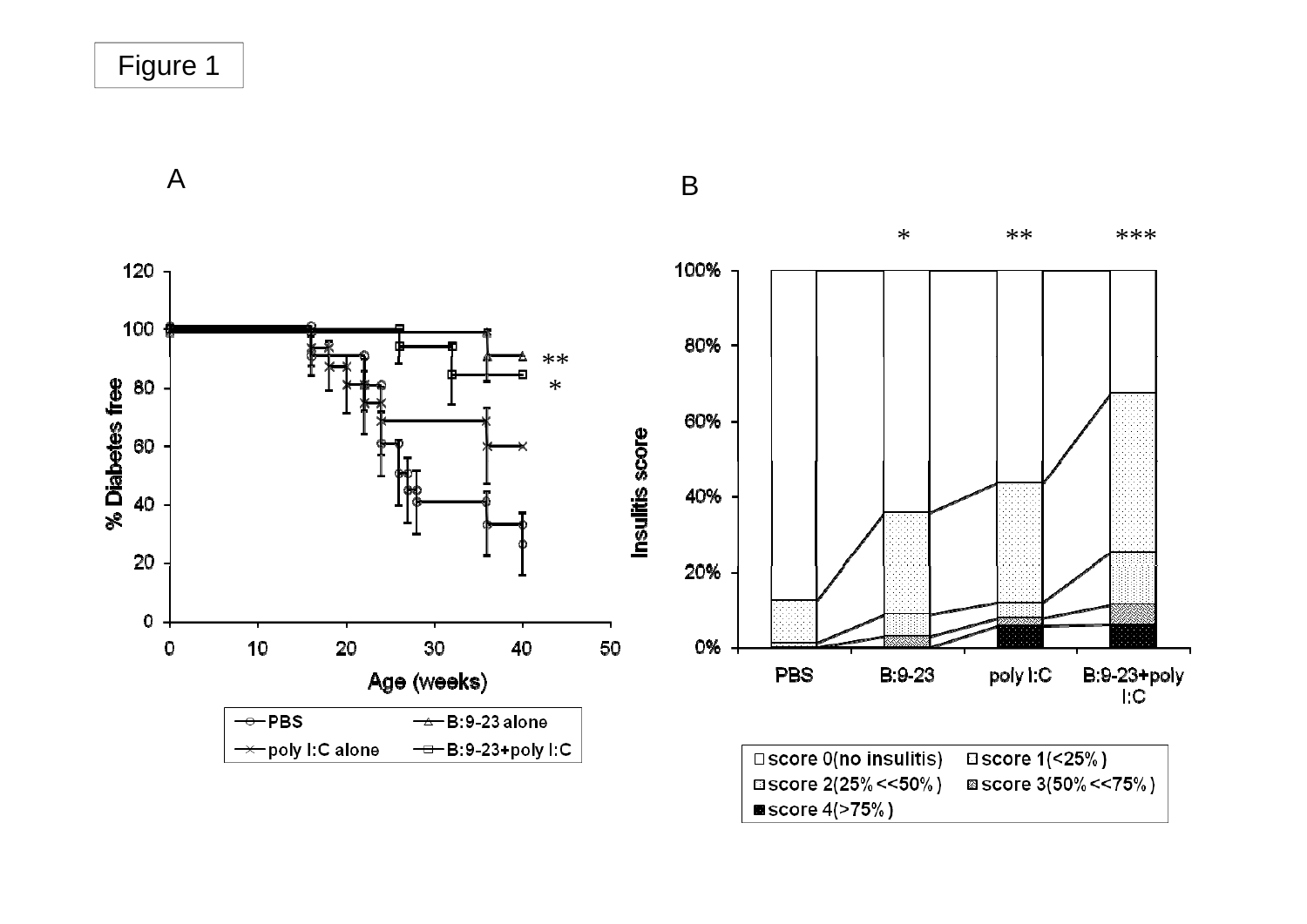# Figure 2 PBS B:9-23+ poly I:C



B

PC61(+)



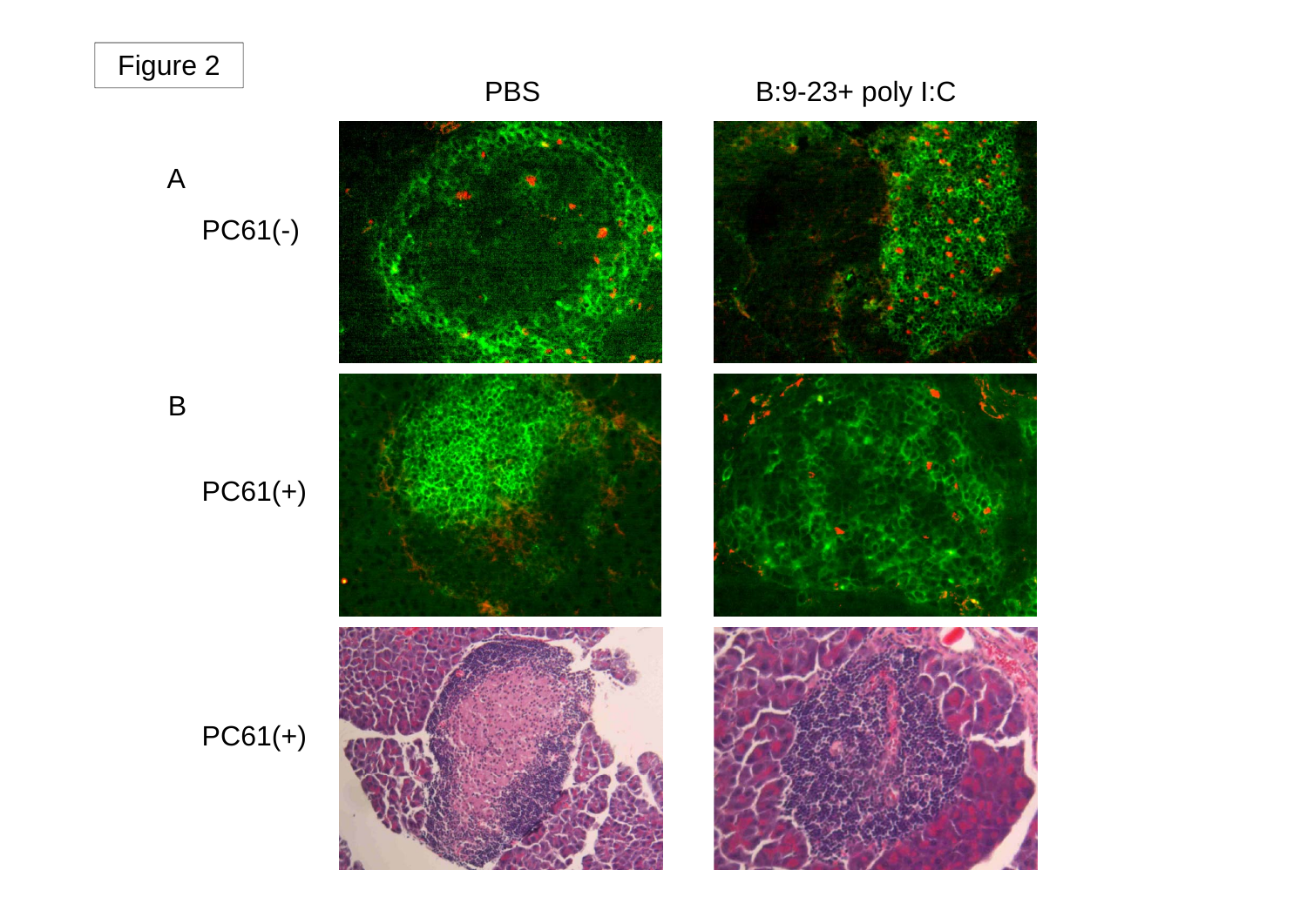Figure 3

AA B



 $\overline{B}$